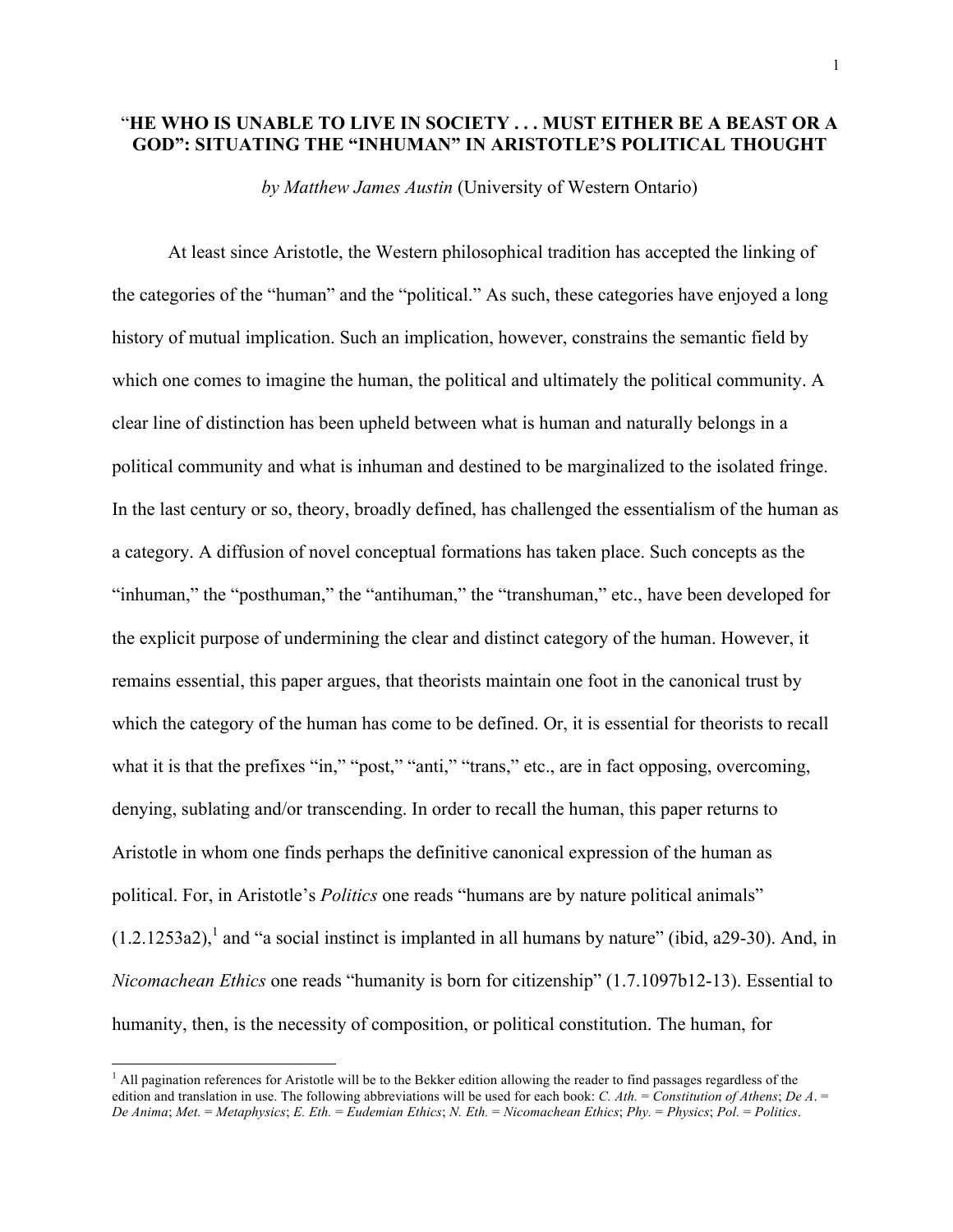Aristotle, however, is hardly a clear-cut matter. In fact, Aristotle also claims for humanity a part that is divine, eternal and separable from composition/constitution. This part is *nous*, or "mind." The divinity of mind stands apart from the necessity that forces political community. As such, this paper argues that mind is something inhuman. The human, for Aristotle, therefore, is something of a paradox. In order to lay bare this paradox, this paper unpacks the key Aristotelian themes of essence, humanity, community and wisdom. It focuses primarily upon Aristotle's *De Anima*, *Metaphysics*, *Nicomachean Ethics*, and *Politics*.

In order to arrive at Aristotle's definition of the human, one must first account for the manner of his thought. Aristotle tends to the essence of things. Crucial, to an understanding of what any given thing's essence might be, is an understanding of what it is to have an essence. In *Metaphysics* we are told the essence, or nature, of a thing is its 'formula.' Each thing is what it is 'by virtue of itself' (5.18). Thus, Aristotle consistently uses the phrase *auto-legomenon*. Often translated as "in virtue of itself," or "self-subsistent," *auto-legomenon* combines "self" (*auto*) with the notion of "laying, or gathered, at rest" (*legomenon*). *Legomenon*, related to *legein* and *logos*, is also a matter of "logic," "reason" and "speech." With this in mind, we can say that *laying, gathered in itself, it is of the essence of a thing to subsist in its self-expression*, *or, in the saying of itself.* "What, then, you are by your very nature," Aristotle says, "is your essence" (7.4.1029b15). Or, simply put, something *is* its essence (7.4.1030a1-2). There is an identity between a thing, its essence and the expression of its formula: they are one (7.6.1031b33- 1032a2). In this, Aristotle dismisses Platonic *methexis*, participation. A self-subsistent thing does not participate in a radically external form. For example, a "good" thing lays gathered in the selfexpression of "goodness." It is not fundamentally different from some prior "good in itself." In itself, *it is*. It *primarily* expresses its goodness (7.5). A formula is thus the primary and self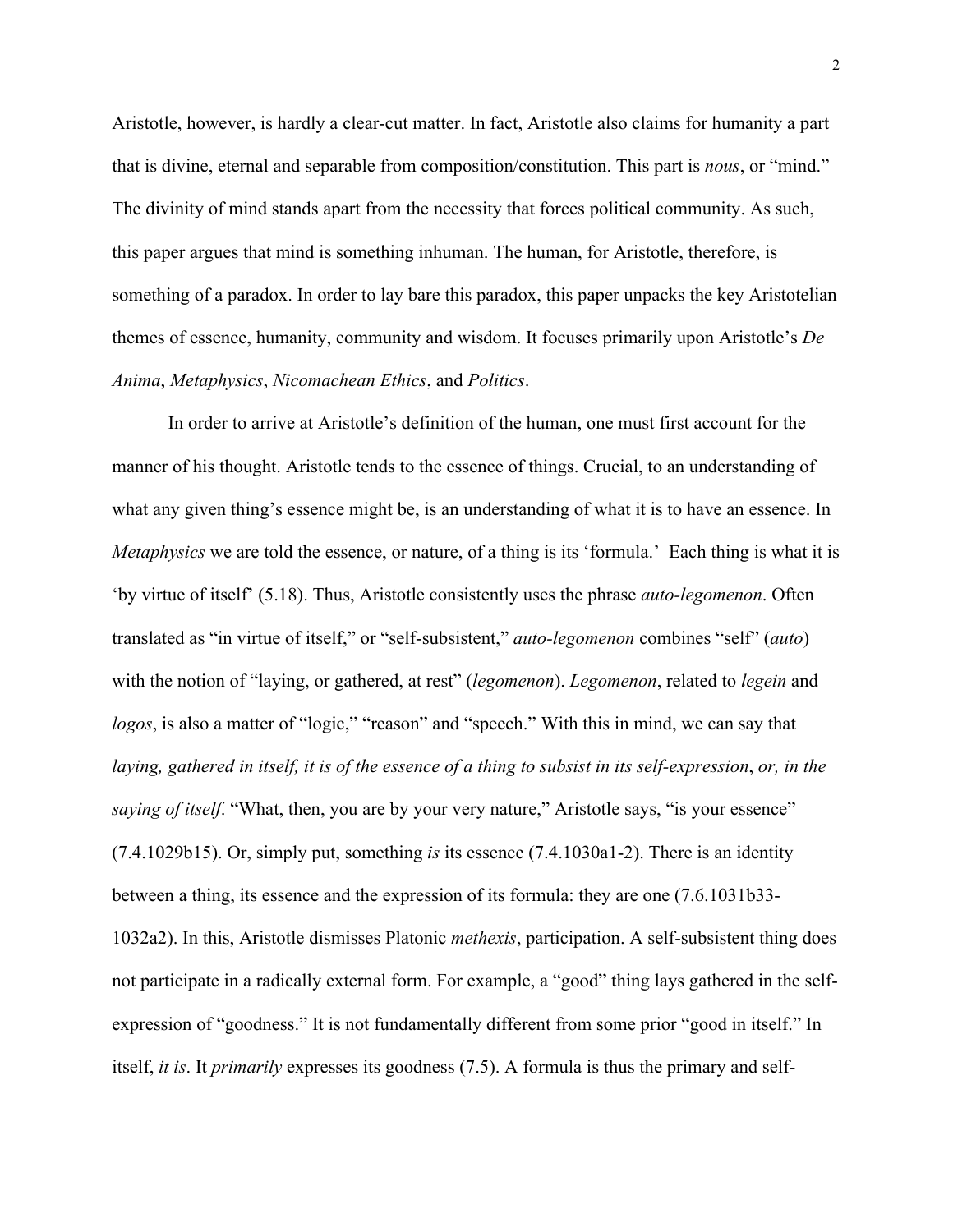subsistent definition of a thing's essence. Such is "the formula in its generality," or the *proton ousia*, primary substance (7.14.1039b22). Primary substance, insofar as it defines the essence of each thing as it is, provides the support upon which all of Aristotle's investigations take place. However, the scope and explanatory power of a thinking concerned solely with primary substance is somewhat limited. It does not account for the composite manner in which things concretely exist. In order to account for such phenomena, Aristotle articulates a secondary definition of a thing—i.e., a thing under the aspect of *synolon ousia*, "composite substance" (ibid, b20). This secondary definition describes the manner in which the general formula of a thing (the *proton ousia*) inheres, or inspires, *synolon ousia*.

A composite thing is a complex of matter and form (7.3.1029a5, 8.1.1042a30). *Hyle,*  matter, never exists separately. It is never gathered in itself. Only potentially is it gathered and expressed by some *morphe*, form or shape (*Phy.* 2.1). *Dynamis*, potentiality, indicates the *capacity* to become actual, i.e., bronze is potentially a coin. As potential, matter can only ever be secondary to *energeia*, actuality (*Met.* 9.8.1049b5). Mere matter does not make a thing. That is, bronze *qua* bronze is not a coin; only bronze *qua* coin is a coin. Thus, actuality takes priority insofar as the "action is the end" (9.8.1050a9-22). The action is the actuality of a thing expressing its form. That is, the final cause of a thing (that *for the sake* of which a thing is, its *telos*, or "end") is its actuality. Simply put, a thing's form is its activity, or the expression of its essence. Viewed under the aspect of composition, however, this activity is constrained by potentiality and matter. This distinction, between primary and composite substance, will be crucial to unlocking the paradox of the (in)human. Moving forward, then, this paper will consider both humanity as mind (i.e., humanity considered under its *primary* aspect) and humanity as politically composed in a city (i.e., humanity considered under its *composite* aspect).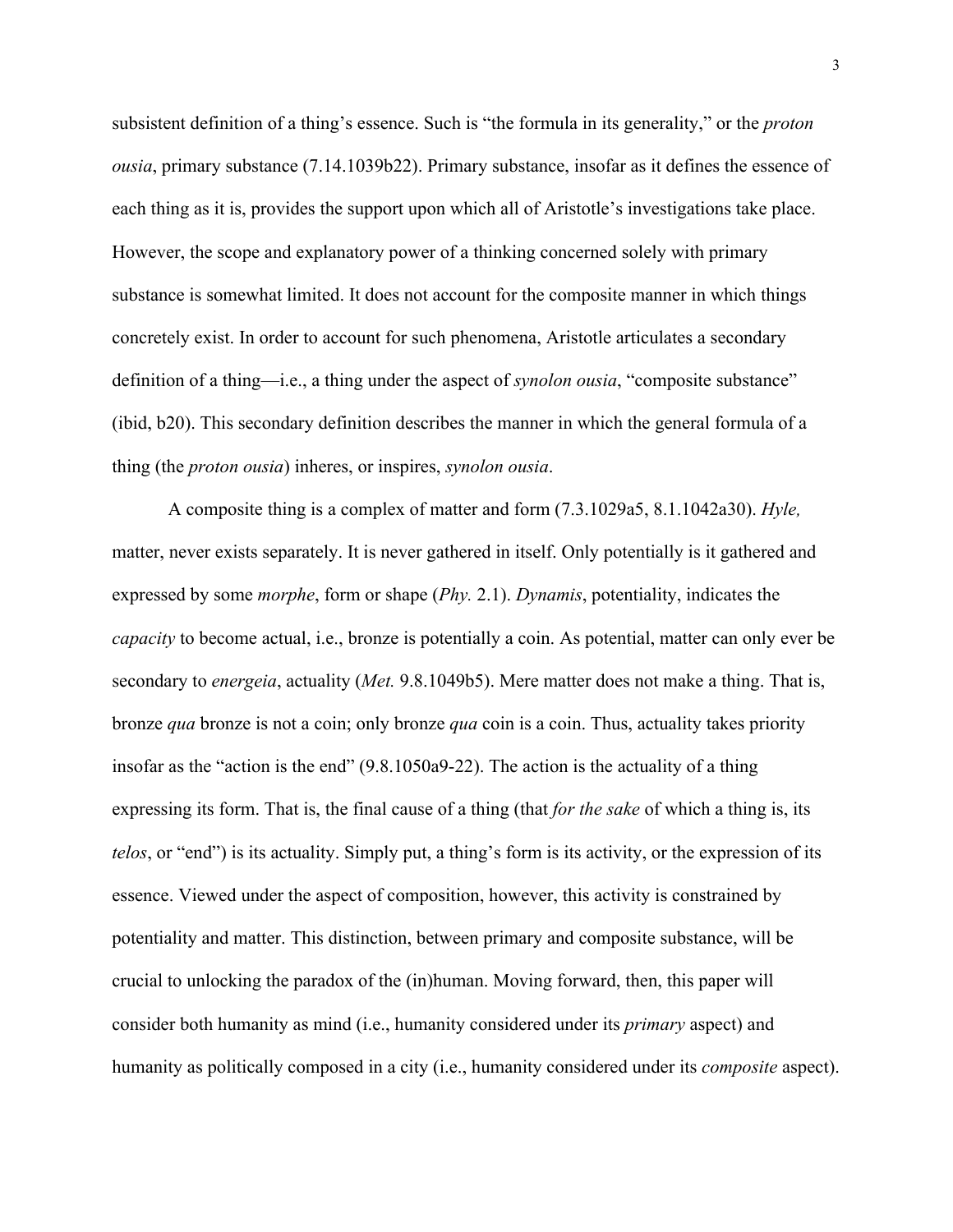Now, what is the formula that shapes humanity? And, what is its action and end? As a living being, what defines humanity is *psyche*, soul (*De A.* 1.1.402a6-7; *Met.* 7.10.1035b14-15). All "life" is "ensouled" or "animated." Animated beings are not merely *capable* of life. They *actually* possess it (*De A.* 2.1.412a23). Thus, soul is the essence of living things (2.4.415b8-14). It animates the body, making it actually what it is. Or, simply put, "[soul] is substance," Aristotle says, "in the sense which corresponds to the definitive formula of a [living] thing's essence"  $(2.1.412b11-12)$ . By and large, however, it "cannot be without a body"  $(2.2.414a20)$ . It is "inseparable" (2.1.413a3-4). An animate body is the "unity" of material bearing the in-formation of an active shape. Such is a "composite animate thing." An animate body, however, is not strictly "by virtue of itself." For, composite things "are capable of destruction " (*Met.* 7.15.1039b20-23). Decay and decline wear down the animated body as its grip on the actuality of life wanes (*De A.* 1.4.408b18-30). A part of the human, however, is "incapable of being destroyed" (ibid, b19). This part is *nous*, or mind. Mind is "something more divine and impassible" than the composite unity of a particular human (ibid, b29). Mind is "separable, impassible, umixed, since it is in its essential nature activity" (3.5.430a17-18). As such, it is "an independent substance implanted within the soul" (1.4.408b18). This leads Aristotle to argue, "it seems to be a widely different kind of soul, differing as what is eternal from what is perishable" (2.2.413b25-26). How is it that mind is separate, impassible and eternal?

Mind is separable because it is one, or uncomposed. It is one because it is identical to its object. Aristotle says, "what thinks and what is thought are identical" (3.4.430a3). Mind thinks itself (3.4.429b9). Interestingly, Aristotle defines both ontological reality and divinity by the same characteristic: thought thinking itself. For, the unmoved, or prime, mover lays at rest in its eternal activity (*Met.* 12.6.1071b15-26). Moreover, Aristotle explicitly makes this movement the activity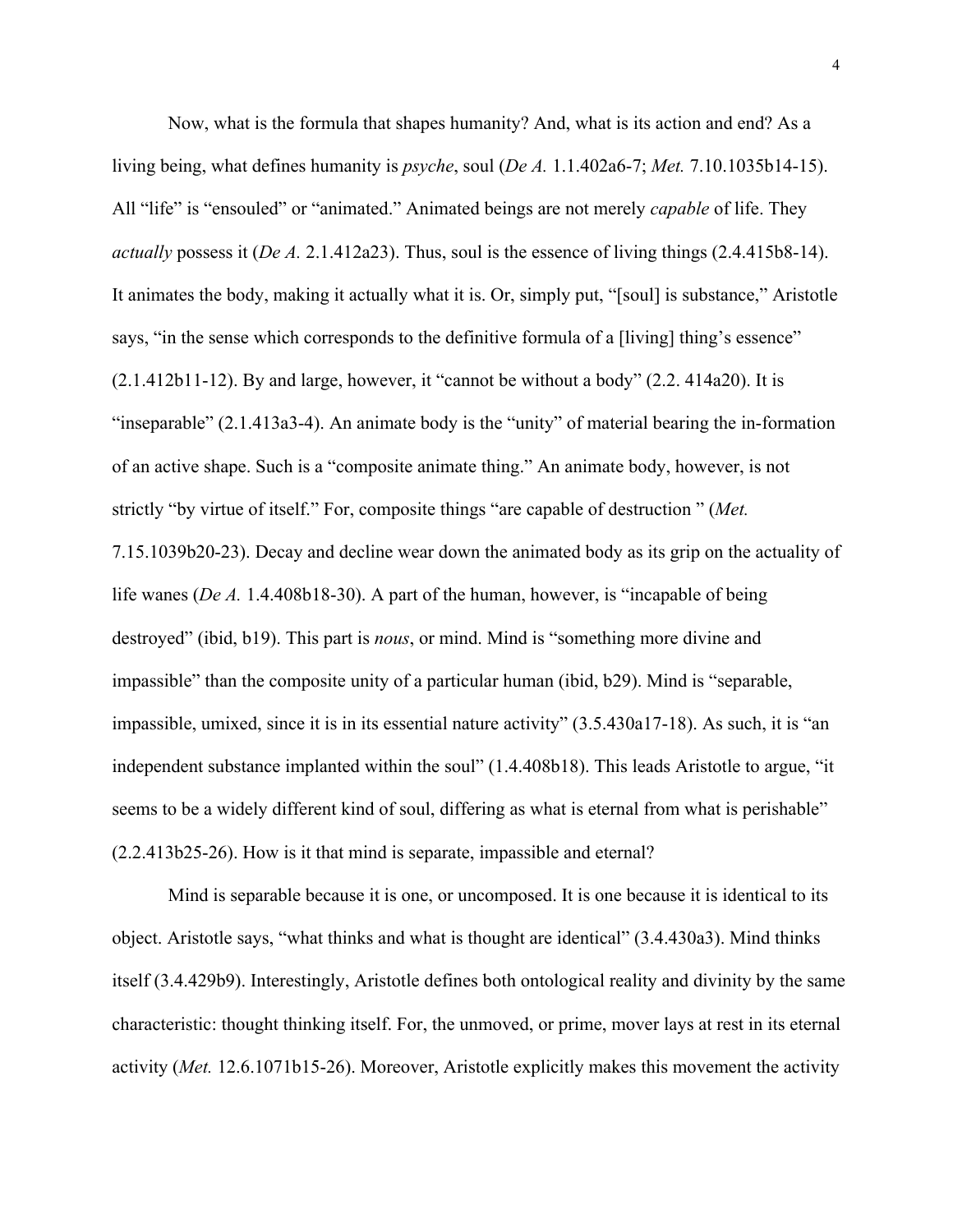of God's thought. "[F]or the actuality of thought is life," Aristotle says, "and God is that actuality; and God's self-dependent actuality is life most good and eternal" (12.7.1072b26-28). Mind, as independent, divine thought, is "the most excellent of things": "a thinking on thinking" (12.9.1074b34). As a thinking on thinking, the essence of thought is the "chief good" and the "final end." This end, however, is not spatially or temporally distinct from mind. For, mind as eternal activity has its end in itself. Activity is its own *final* resting place. It is that to which action aims "as being loved" (12.7.1072b3-4). Love, in this instance, is expressed by the classical formula of identity, i.e., of lover and beloved. Thus, mind, "which is best in itself" (ibid, b19) is the identity of love and its object (love), thought and its object (thought).

Mind, essential to the definition of the human, is paradoxically attended by a confluence of inhuman notions including divinity, independence and eternal activity. How are we to come to grips with this apparent anomaly? The answer, this paper suggests, lies in the perspectivism Aristotle encourages concerning substance. Each thing may be considered under two distinct aspects: 1) as it is primarily defined—or, under the aspect of *proton ousia*; and 2) as it concretely exists—or, under the aspect of *synolon ousia*. Taking up our familiar form humanity, then, we should note that we are dealing with two distinct perspectives. On the one hand, there is humanity the composite thing. On the other hand, there is the self-expression and action of humanity—that is, its formula (soul), which at its best is essentially mind *for the sake* of itself as the chief good. This latter perspective is hinted at twice in *Politics* by the familiar expression: *zoön logon echon* (1.2.1253a10, 7.13.1332b5; *N. Eth.* 1.7.1098a3-17). *Zoön* means a "living being," or an "animal." *Echon* means "to have, or to hold." And *logon*, recall, means "logic," "rationality" and "speech." Usually "animal possessing speech," or "animal possessing rationality" translates this phrase. We should, however, not neglect what we have established regarding the essence of a thing as *auto-*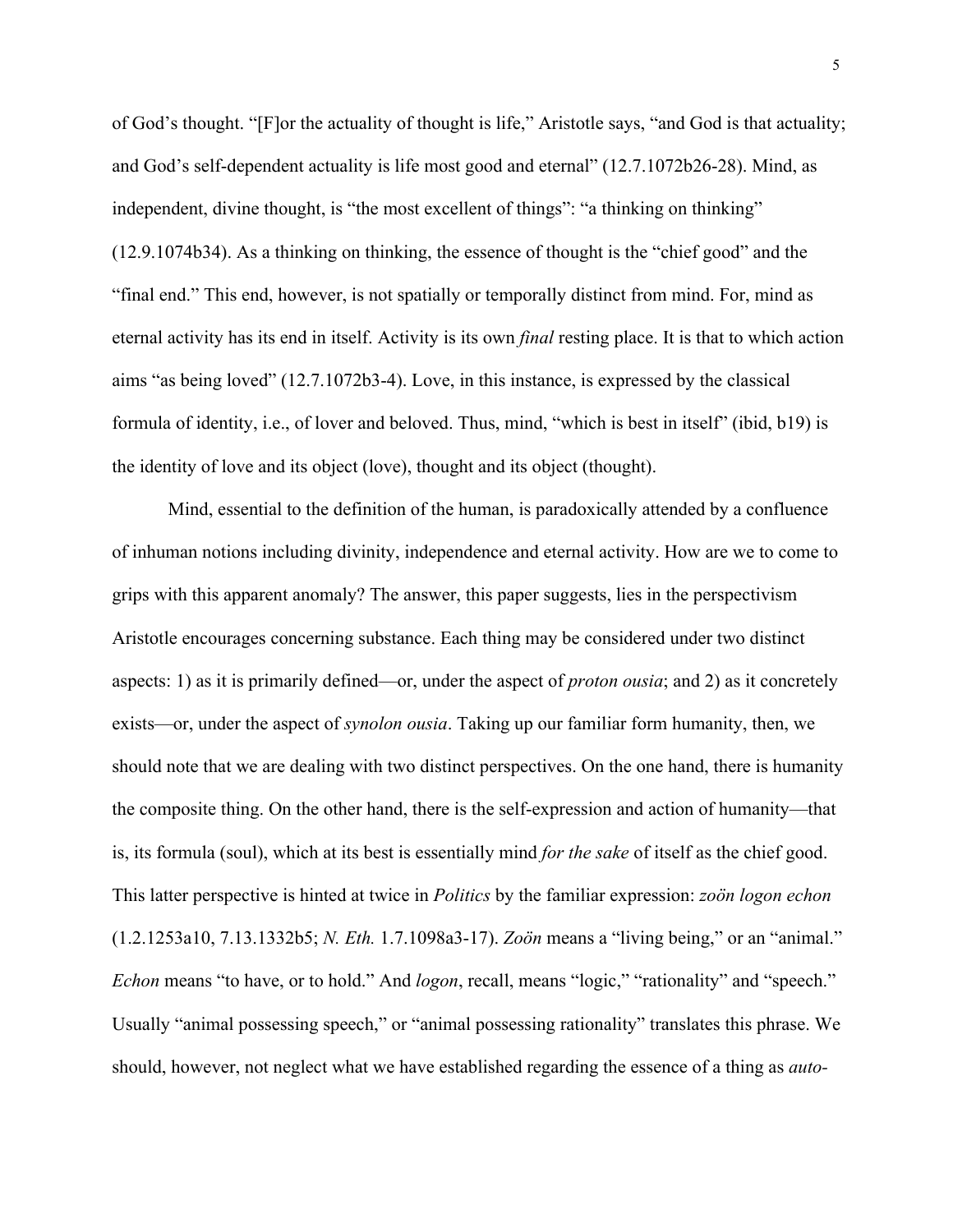*legomenon*. Considering this and recalling that the essence of humanity, as living, lies in soul, we could perhaps venture this: *the actual life of the mind consists in possessing itself in the saying of itself for itself.* Such is, perhaps, the formula for mind, which is primary, separable, eternal and self-subsistent. What, however, of humanity the composite thing?

As if it were the mere inversion of humanity as mind, composite humanity is posterior, inseparable and expressed "by virtue of something else." Because composite humanity neither subsists in itself, depends on itself, nor suffices by itself, it requires the aid of an inessential and artificial conception. Such a conception (i.e., familial, tribal, linguistic, national, cultural, racial, etc.) transcends particular composite humans in the fashioning of a greater unified composition of humans. Composite humans share in this conception as an external point around which a community may coalesce. As such, it is not insignificant that the question of "autarky," or "selfsufficiency," has a prominent role in the first books of both *Nicomachean Ethics* (1.7) and *Politics* (1.2). In each instance, the question arises in the context of ends or chief goods. A distinction is made between that which is "for the sake of something else . . . [and] that which is always desirable in itself" (*N. Eth.* 1.7.1097a23-35). The latter "end" Aristotle calls "final without qualification" (ibid, a35). He identifies this final good as both happiness and autarky (ibid, b15). He says, "to be self-sufficing is the end and the best" (*Pol.* 1.2.1253a1). *Joy, then, lies gathered in that which rules itself, acting in identity with its end*. Now, this "final end," autarky, is not *actually lived* by composite humans. "The individual," Aristotle says, "when isolated, is not selfsufficing" (1.2.1253a27). Recall, composite humanity is posterior to the primary formula *soul*. Composite humanity does not subsist in itself. Mixed with potential, it has the ability not to be. Indeed, "this or that" composite human is insufficient and perishable. To partake of the eternity of actual life, it must reproduce itself (*De A.* 2.4.415b1-3). "There must be a union of those who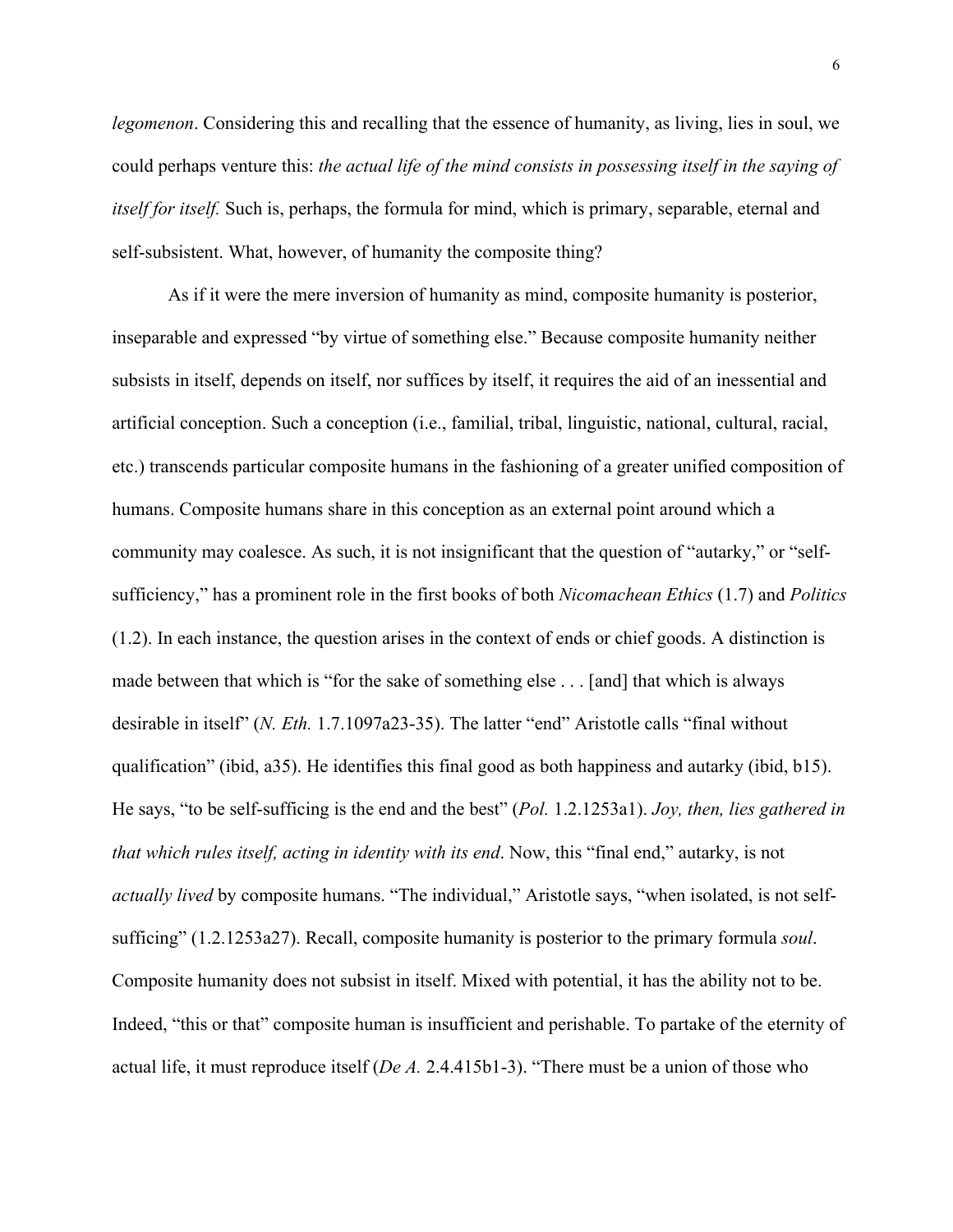cannot exist without each other," Aristotle says (*Pol.* 1.2.1252a26). From the perspective of composition, then, Aristotle offers a revised definition of autarky. As a composite, the individual human is *zoön politicon*, a "political animal." The insufficient composite must further compose itself. It is forced to seek its end *in something else*. It must form a community, a "synarchy," so to speak. This qualified "good," toward which composite humanity acts, or composes, Aristotle names the "common good" (*N. Eth.* 8.9.1160a12, *Pol.* 3.6-7). Opposed to the chief good, which has its end in itself, then, Aristotle poses the common good, which has its end in something else. Community, as such, mitigates the insufficiency of an individual composite. The nature of an insufficient composite to seek synarchy in the common good is complementary to "the nature of a state [being] a plurality" (*Pol.* 2.2.1261a17). Therefore, a state, as a somewhat sufficient composite, will be that *something else* in which insufficient composites (humans) are composed toward a common good. What, however, is common for the community?

At the very least, a community will share "a common place" (2.1.1261a1). "One city," Aristotle says, "will be in one place and the citizens are those who share in that one city" (ibid, a1-2). This common place provides not only a political but also a physical boundary. For Aristotle, physical place is a "boundary," or container, that is coincident with the body it contains (*Phy.* 4.4.212a28-31). As the physical boundary coincides with the bounded, so the constituted political community, or city, coincides with its citizens. The city is a community of containment both physical and political. The city, therefore, seeks to define and secure the community in common sufficiency. It doing so, however, it implicitly demarcates what cannot or should not be contained by the community. For, whereas under the aspect of primary substance each thing expresses only itself, unconcerned with otherness, under the aspect of composite substance each thing is, in part, defined by virtue of something else and greatly concerned with otherness. By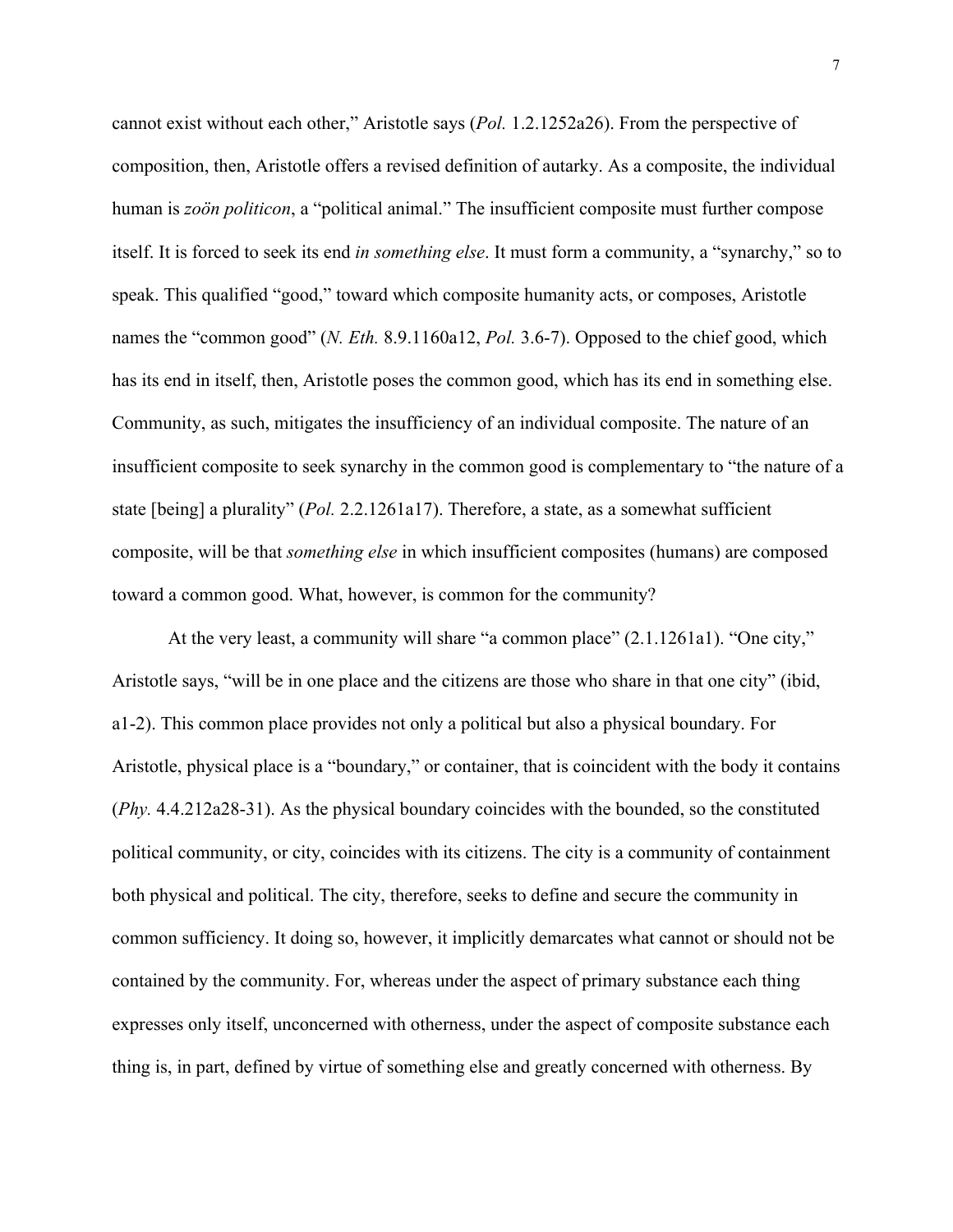partaking of this something else, composite substance adopts an artificial common conception. This common conception, in turn, remains common only to those others contained within the political and physical boundaries of the city. What remains outside such a common conception is merely foreign. However, what remains without the need for and concern with an otherness (i.e., what is self-sufficient) is, in some measure, inhuman. Before examining further the question of the inhuman and its relation to the city, however, we must arrive at a more thorough understanding of the city on its own terms. Such an understanding will subtend any understanding of Aristotle's notion of humanity under the aspect of composite substance.

A city, in part, secures and defines itself by the containment afforded by a common conception. A mere community of containment, however, does not make for the common good. In order to adequately account for the manner by which a community can either flourish or diminish in its sufficiency, Aristotle distinguishes between good constitutions, "true forms of government," and corrupt constitutions. Whereas a good constitution provides a stable basis upon which a community can flourish, a corrupt constitution provides an unstable basis upon which a community receives diminishing returns of sufficiency. With this in mind, Aristotle provides a well-known typology of constitutions, distinguishing between those that act for the sake of the common good and those that act for the sake of private interests (*Pol.* 3.6-7). The measure, so to speak, by which one distinguishes the good from the corrupt is "political justice." Justice "is the bond of humans in states" (1.2.1253a37). Natural and divine justice is the eternal way of things "and does not exist by people's thinking this or that" (*N. Eth.* 5.7.1134b19). Political justice, however, is "essentially something human" (5.9.1137a30). For, "it is a characteristic of humanity that it alone has any sense of good and evil, or just and unjust" (*Pol.* 1.2.1253a15-16). Aristotle calls this human characteristic *phronesis*, practical wisdom. *Phronesis* acts and commands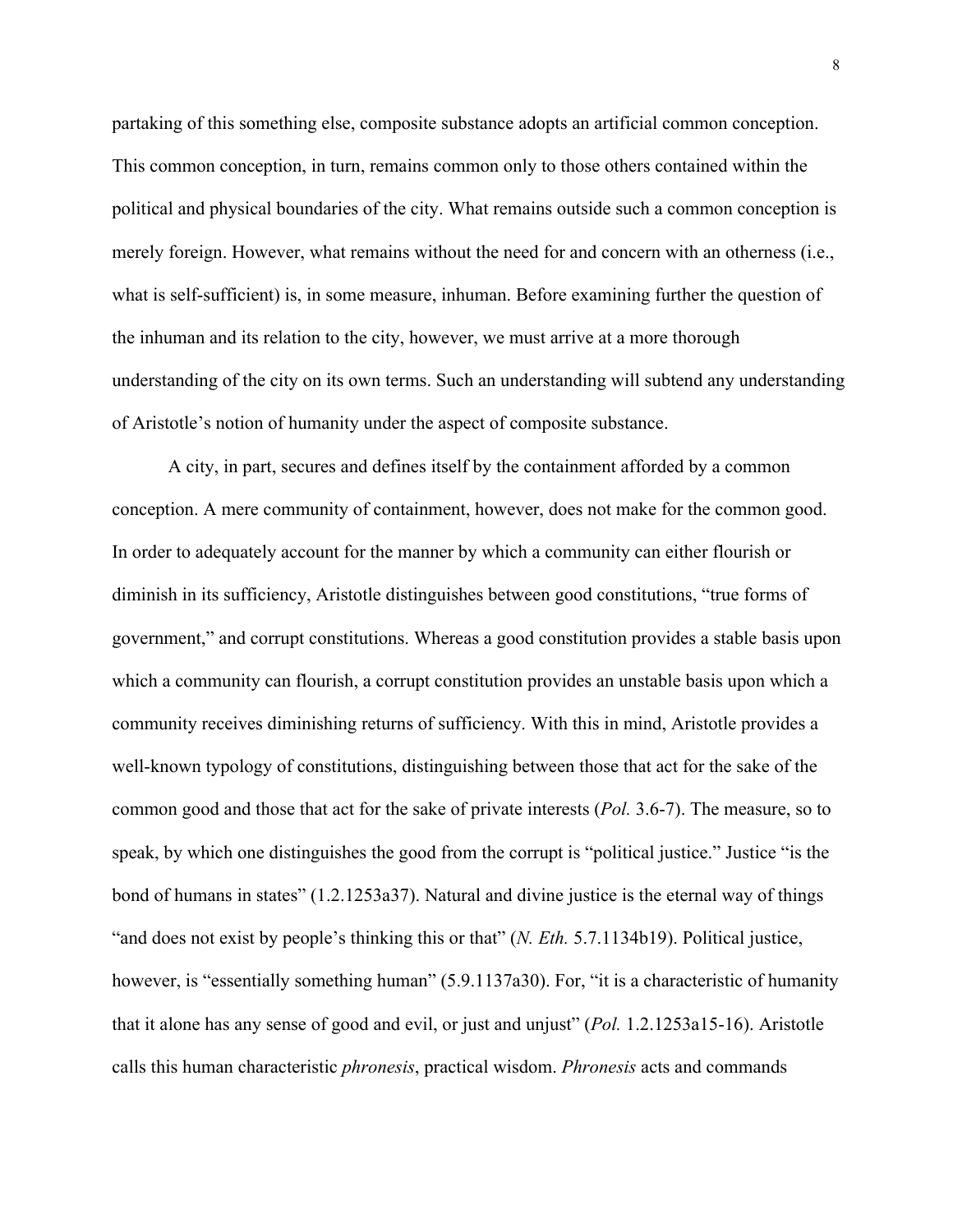regarding "what ought to be done or not to be done" (*N. Eth.* 6.10.1143a8). Its ends are "moral virtues" and its action is judgment. As such, "the nature of the judge is to be a sort of animate justice" (5.4.1132a21). Thus, Aristotle notes the etymological relation of "justice," *dike*, with "judge." For, "the judge (*dicastes*) is the one who bisects (*dichastes*)" (ibid, a33). Political justice, then, is explicitly concerned with humanity under the aspect of composite substance. That is, it is concerned with the commingling of others under the sway of an artificial common conception. It asks after the nature of a city's common conception and the distribution (the bisection of a judge) of goods and power amongst those sharing in, or constituted by, a common conception.

By *phronesis*, the statesman divides the community, politically and physically, according to the principle of *isos*, equality. Equality, like justice, is not a matter of *physis*, nature, but rather of *nomos*, law. Justice is indifferent to moral virtues in the absence of political law (5.7.1134b20). This is, Aristotle says, because "matters concerned with conduct and questions of what is good for us have no fixity" (2.2.1104a4-5). An insufficient composite individual is without a natural, essential fixity. Thus, *Physics* reads "art partly completes what nature cannot bring to a finish" (2.8.199a16). Nature subsists. It is indifferent to the demands of moral virtue and to 'common ends.' It has only the final end without qualification. For the sake of human community, therefore, artifice is necessary. The statesman, by *phronesis*, legislates. That is, provides an insufficient, common fixity by way of the law. In this, it is duty bound, Aristotle says, "to order the things which nature supplies" (*Pol.* 1.10.1258a21-25). The duty of the statesman lies in the equal distribution and ordering of things without the benefit of a natural, unique fixity. Following the principle "similars do not constitute a state" (2.2.1261a25), the statesman must divide the community and set its boundaries for the sake of the common good.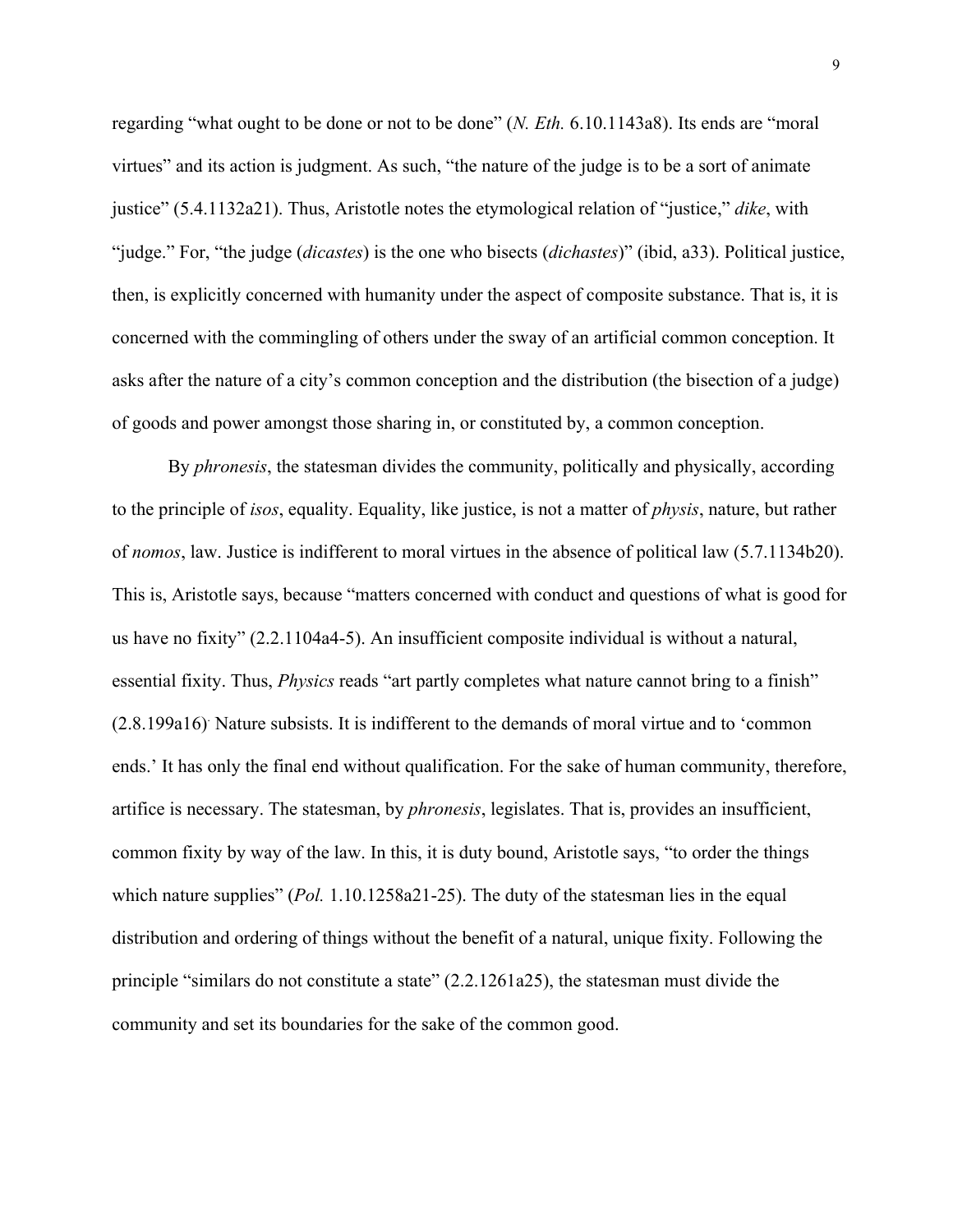A good constitution (be it a monarchy, aristocracy, or constitutional democracy) divides itself by *isonomia*, the equality of law. "Justice," Aristotle says, "is… equality, not, however, for all, but only for equals" (3.9.1280a11-12). Justice lies in the equality of a meritorious distribution (*N. Eth.* 5.2.1131a26). "The only stable principle of government," Aristotle says, "is equality according to proportion and for every human to enjoy its own" (*Pol.* 5.7.1307a25-6). Receiving one's due and performing one's duties is just (*N. Eth.* 10.8.1178a10-14). A good constitution distributes to each its share according to its due. Citizens are equals insofar as they share proportionally in the constitution according to their capacity. The archetypical statesman of *isonomy* is Solon, who acted and commanded in Athens circa the early sixth century BCE. Aristotle quotes his poetry in *Constitution of Athens*, where we read:

To the people I gave as much privilege as was sufficient for them, neither reducing nor exceeding what was their due. (12.1) It does not please me to act with the violence of a tyrant nor to give equal shares of our rich country to worthless and noble alike. (12.3) I drafted ordinances equally for bad and good, with upright justice for each. (12.4)

In his poetry, Solon demonstrates a concern for the common good understood as the equal distribution of power and goods within a city. As such, he provides an empirical example of what Aristotle has in mind for a city flourishing in artificial sufficiency.

Good constitutions, then, act and command an artificial fixity for the common good on the basis of *isonomy*. In this, each receives and performs its due. As we have discovered, however, composite substances, being a party to potentiality and matter, suffer the waxing and waning of concrete existence. Even good constitutions, therefore, are subject to potential diminution. A full elaboration of composite humanity is therefore incomplete if it fails to mention the corruption of composition, especially in the case of political constitutions. Corrupt constitutions act and command an artificial fixity for a private interest on the basis of *anisonomy*, inequality. A corrupt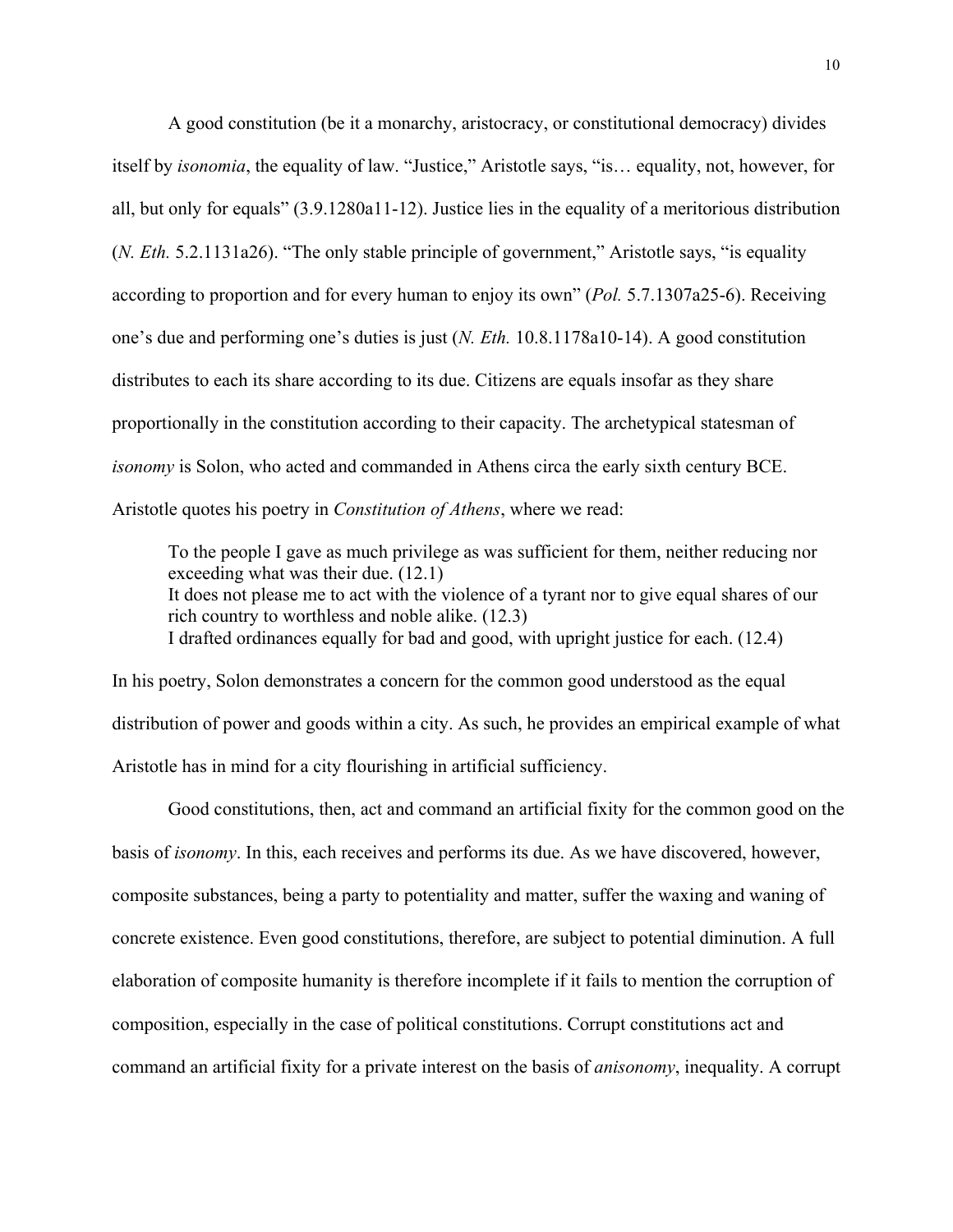constitution (be it a tyranny, oligarchy, or democracy) divides itself unequally. In this case, authority, concentrated in one, few, or many, oversteps the bounds of the common good. Democracy, then, is no better than tyranny. It offends the common good by an unequal and unjust distribution. The archetypal statesman of *anisonomy*, as democracy, is Cleisthenes.

Circa 508 BCE Cleisthenes authored laws instituting Athenian democracy. There are two key reforms to be examined—redistricting and ostracism. Both of these reforms reveal what Aristotle considers to be the corruption of equality. Thus, they demonstrate the tenuous nature of the sufficiency available to composite humanity. Or, they reveal the threat of destabilization inherent in human community.

Prior to the reforms, Athens consisted of four *genos*, families or tribes. These tribes stood on equal footing despite their bitter and violent rivalries (Lévêque and Vidal-Naquet 1996: 21- 22). In *Constitution of Athens* we are told, "[Cleisthenes] divided all the citizens into ten tribes instead of the earlier four, with the aim of mixing them together so that more might share control of the state" (21.2). Cleisthenes "mingled" the community and "g[ot] rid of old connections" (*Pol.*  6.4.1319b25). Indeed, it was mandated that citizens no longer be addressed by family *genos* but rather by civic *genos* (*C. Ath.* 21.4). Former religious and familial intimacies were artificially leveled down. In effect, this integrated the population at large and created a civic space and identity, whereby the *demos*, the people, could meet on the same level and police a rule of the same.

The second reform was the practice of ostracism. $<sup>2</sup>$  This is complicated measure about</sup> which much can be said. A limited summary of its practice, however, is all that is necessary for the purpose of this paper. Ostracism gets its name from *ostraka*, the potsherds on which the

 <sup>2</sup> For an excellent discussion of the history and politics of ostracism see: Sara Forsdyke. *Exile, Ostracism and Democracy: The Politics of Expulsion in Ancient Greece* (New Jersey: Princeton University Press, 2005).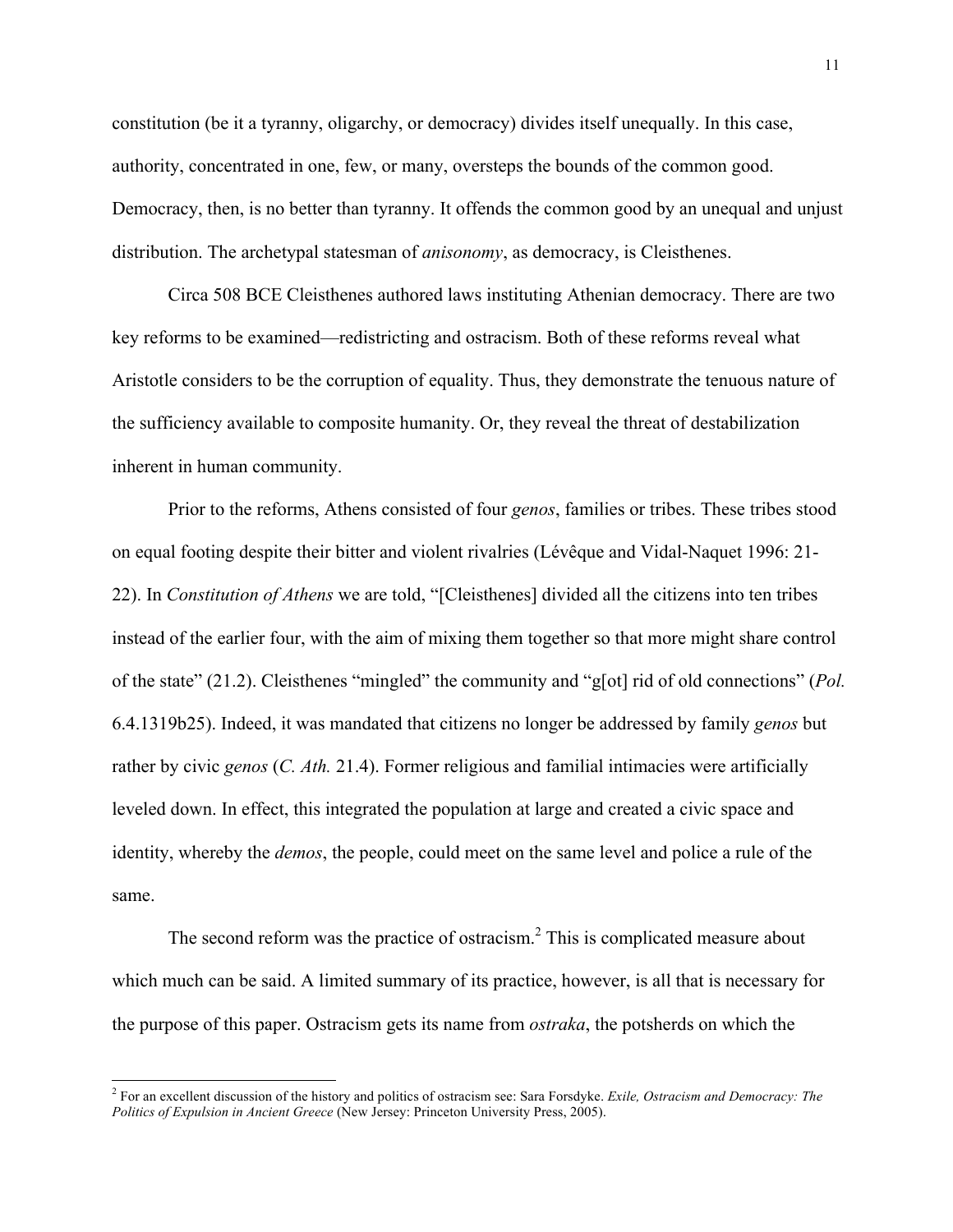names of potentially ostracized persons were written. If ostracized, a person would be banished from Athens for ten years. There was no trial, defense, appeal or formal deliberation. The purpose of ostracism is a matter of great dispute. Some common interpretations include: removing those attempting to set up a tyranny, those appeasing or colluding with foreign interests, and those considered morally corrupt. It is, however, Aristotle's interpretation that is of interest. It will give us a perspective on his opposition to democracy in particular and corrupt constitutions in general.

The target of ostracism, according to Aristotle, is persons possessing "superabundant power" (De Ste. Croix 2004: 194-196). In a democracy, if the "great" and "powerful" refuse their leveled position amongst the *demos*, they will be forced out of the community. In this, the *demos* asserts its authority over the composition of political space and identity. For Aristotle's part, this practice is corrupt. He equates it with tyranny through the story of the tyrants "Periander and Thrasybulus."

Periander, when the herald was sent to ask counsel of him, said nothing, but only cut off the tallest ears of corn till he had brought the field to a level . . . Thrasybulus . . . understood that he was to cut off the principle persons in the state . . . that he must always put out of the way the citizens who overtop the rest. (*Pol.* 3.13.1284a26-36; 5.10.1311a21-23)

It is unjust and unequal to command that each receive and perform at the same level. Such a practice lacks proportion, *isonomy* and justice. Indeed, political community, Aristotle argues, is threatened with instability by the unequal distribution of justice. The tentative sufficiency of human composition, in fact, is conditional upon such stability.

In the case of both good and corrupt constitutions we are dealing with artificial fixity. Neither subsists, nor suffices in itself. Each has its end *in something else*: either the common good, or a private interest. By way of conclusion, then, we return to the question of the "final end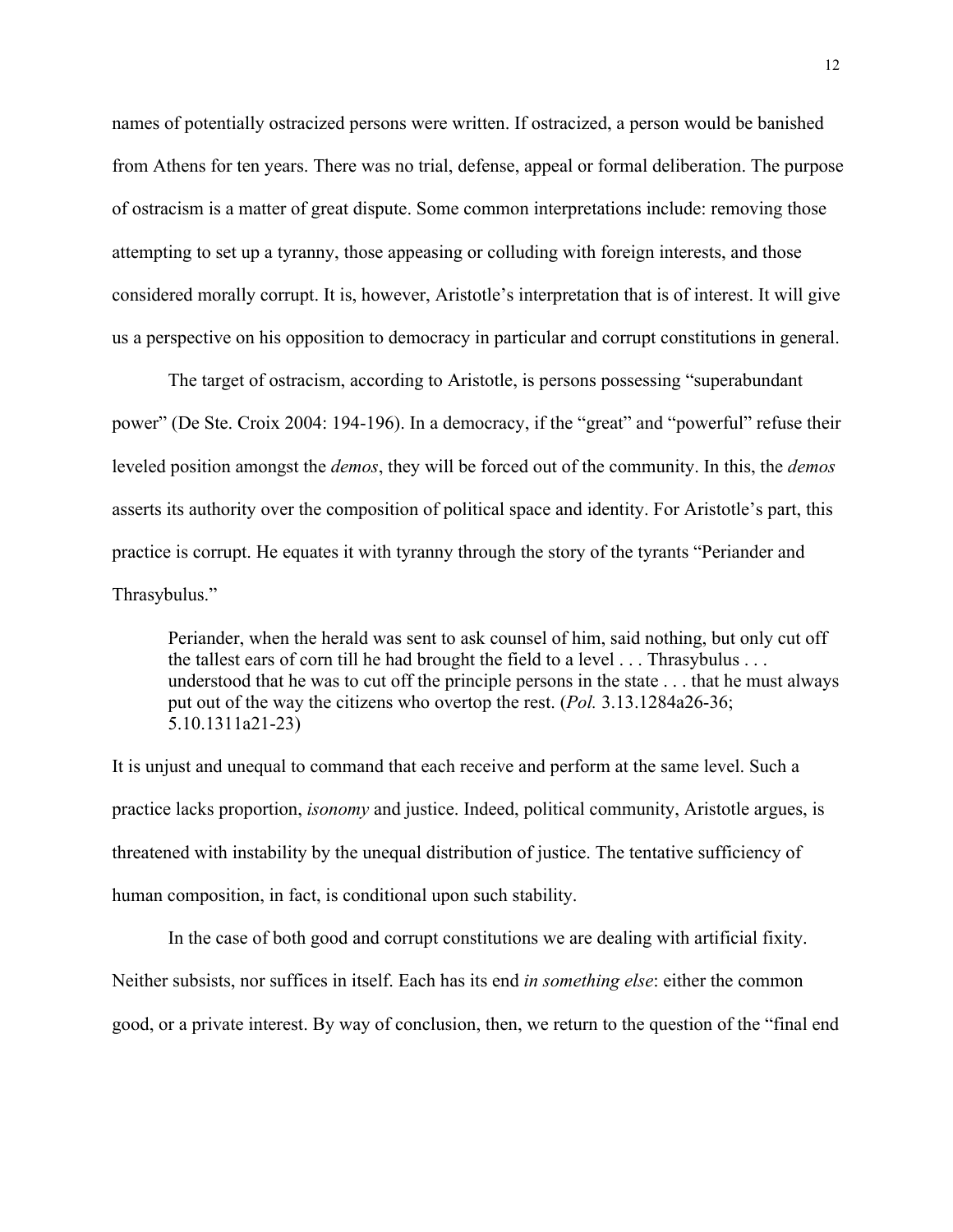without qualification." Rather than pursue practical measures to mitigate corruption and enhance the artificial fixity of the common good, we will discuss wisdom for its own sake.

In *Nicomachean Ethics*, Aristotle sets up a typology. There are three types of life: vulgar pleasure-seeking life; practical life; and philosophical life (1.5). The first type is "slavish," "preferring a life suitable to beasts" (1.5.1095b20). The second type is honorable and morally virtuous (ibid, b23-29). The third type is wise and divine (10.7.1177b27). Turning to *Politics*, we read "he who is unable to live in society or who has no need because he is sufficient for himself, must be either a beast or a god: his is no part of a state" (1.2.1253a28-30). The bestial pleasureseeker, a dog or cynic, and the divine philosopher offend society with their inhuman sufficiency.

Wisdom is an end in itself (*N. Eth.* 10.71177b20, *Met.* 1.2.982a15-17). Philosophy, the love of wisdom, is identical to its object. As such, it does not concern itself with "the necessities of [practical] life" (*Met.* 1.1.981b20-21). It has no and serves no "utilitarian end" (1.2.982b22). It is "free" (1.2.982b25), joyful (*N. Eth.* 10.7.1177b20-23, 10.8.1178b27-31) and self-sufficient (10.7.1177b21). "This is why," Aristotle says, "we say Anaxagoras [and] Thales . . . have philosophic but not practical wisdom, and why we say that they know things that are remarkable, admirable, difficult, and divine, but useless… because it is not human goods that they seek" (6.7.1141b4-8). Separate, like mind from composition, the sage stands apart from society in independent contemplation. What, then, is society to do with the sage? Moreover, what does the relation that obtains between society and the sage tell us about humanity?

One, perhaps, gains an insight into the relation Aristotle envisions between society and the sage by returning to what he has to say concerning societal exclusions, particularly ostracism. For, ostracism provides an empirical test case of the tension underlying Aristotle's definition of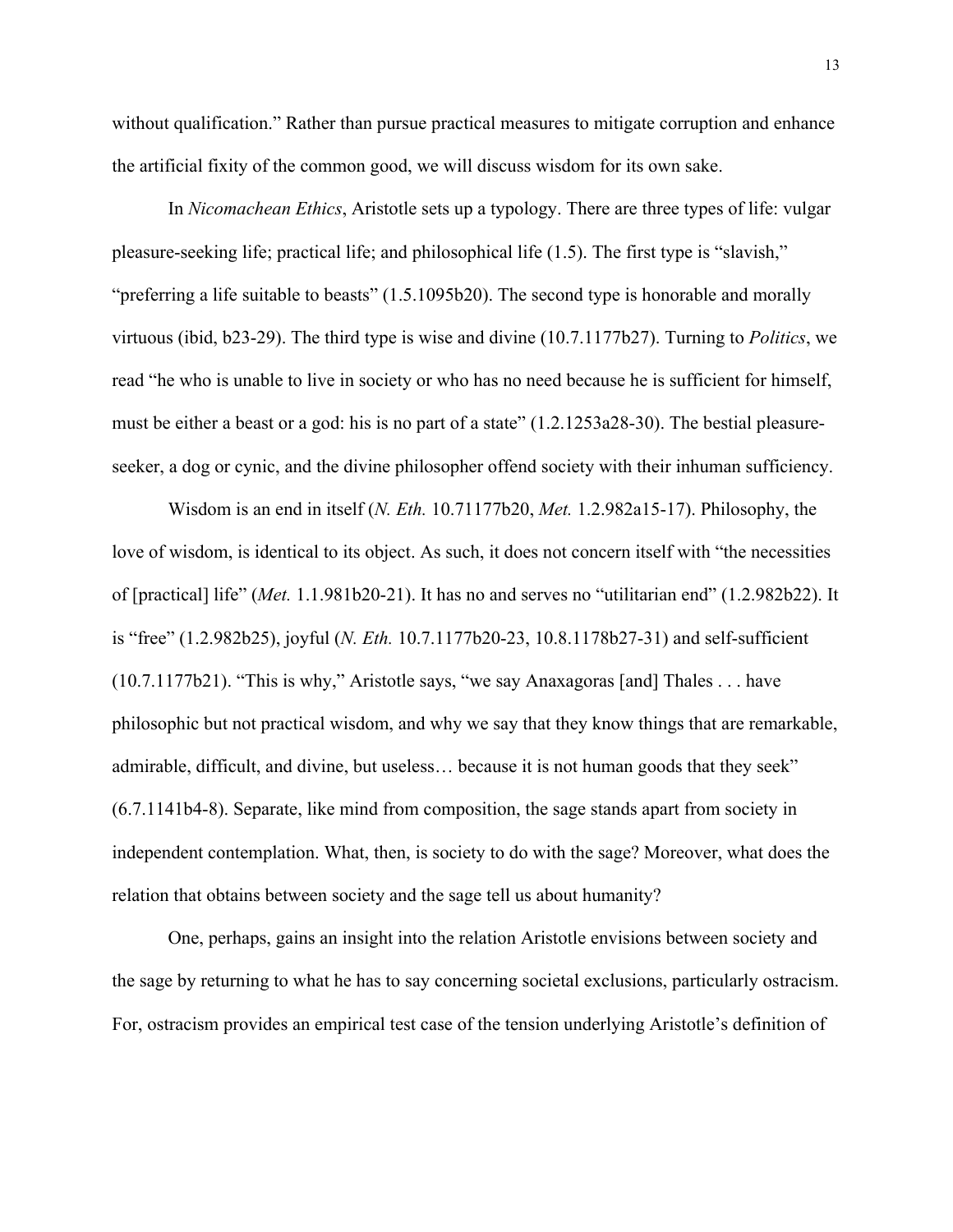humanity. It lays humanity bare in its two aspects (primary and composite) and seeks a solution, by way of exclusion, to the question of the inhuman within humanity.

As mentioned, Aristotle considered ostracism to be a largely unjust practice used by democratic cities to artificially level down, or equalize, its citizenry. Moreover, in one particular case Aristotle considers ostracism to especially egregious. Such is the case when the person ostracized is pre-eminent "in virtue and in political power<sup>3</sup>"  $(3.13.1284a10)$ . For, while legitimate questions of justice arise when ostracism is applied to correct "excess in strength, wealth, popularity and the like," Aristotle argues, "there would be great doubts" about ostracism "when used against someone who is pre-eminent in virtue" (ibid, b25-28). Interestingly enough, Aristotle associates this figure of pre-eminent virtue with several of the traits common to mind as epitomized by the sage. They both share the attributes of self-sufficiency and divinity. Moreover, in *Nicomachean Ethics*, Aristotle explicitly argues for the pre-eminence of philosophical virtue (that is contemplative, akin to the mind) over moral and practical virtue (10.7.1177b29-30). For, insofar as "something divine is present in [humanity]," that divinity is expressed, or activated, by philosophical virtue, not moral and practical virtue (ibid, b27-28). And, it is "by so much as this" expression of divinity that Aristotle claims philosophy "is superior to [humanity's] composite nature" (ibid).

Returning, then, to the egregious case of the ostracism of "men of pre-eminent virtue," Aristotle claims, for such persons "there is no law—they are themselves a law" (*Pol.* 3.13.1284a13). Thus, "legislation" will have no bearing upon them and "one would be ridiculous who attempted to make laws for them" (ibid, a11-15). Recall that, for Aristotle, there are two

 <sup>3</sup> The Greek word Aristotle uses is *dynamis*. *Dynamis* embraces <sup>a</sup> wide semantic field. It means "power," "ability," "capacity," and "potentiality." In *Physics* the word is mostly used to express the potential (*dynamis*) a thing has to become actual (*energeia*). In the context of *Politics*, however, the word is used to express not a physical process of becoming but rather a political force, either held in reserve or expended at will. Benjamin Jowett translates it here as "capacity." I prefer the translation "power," as I feel it expresses the political context (as distinct from physical processes) better.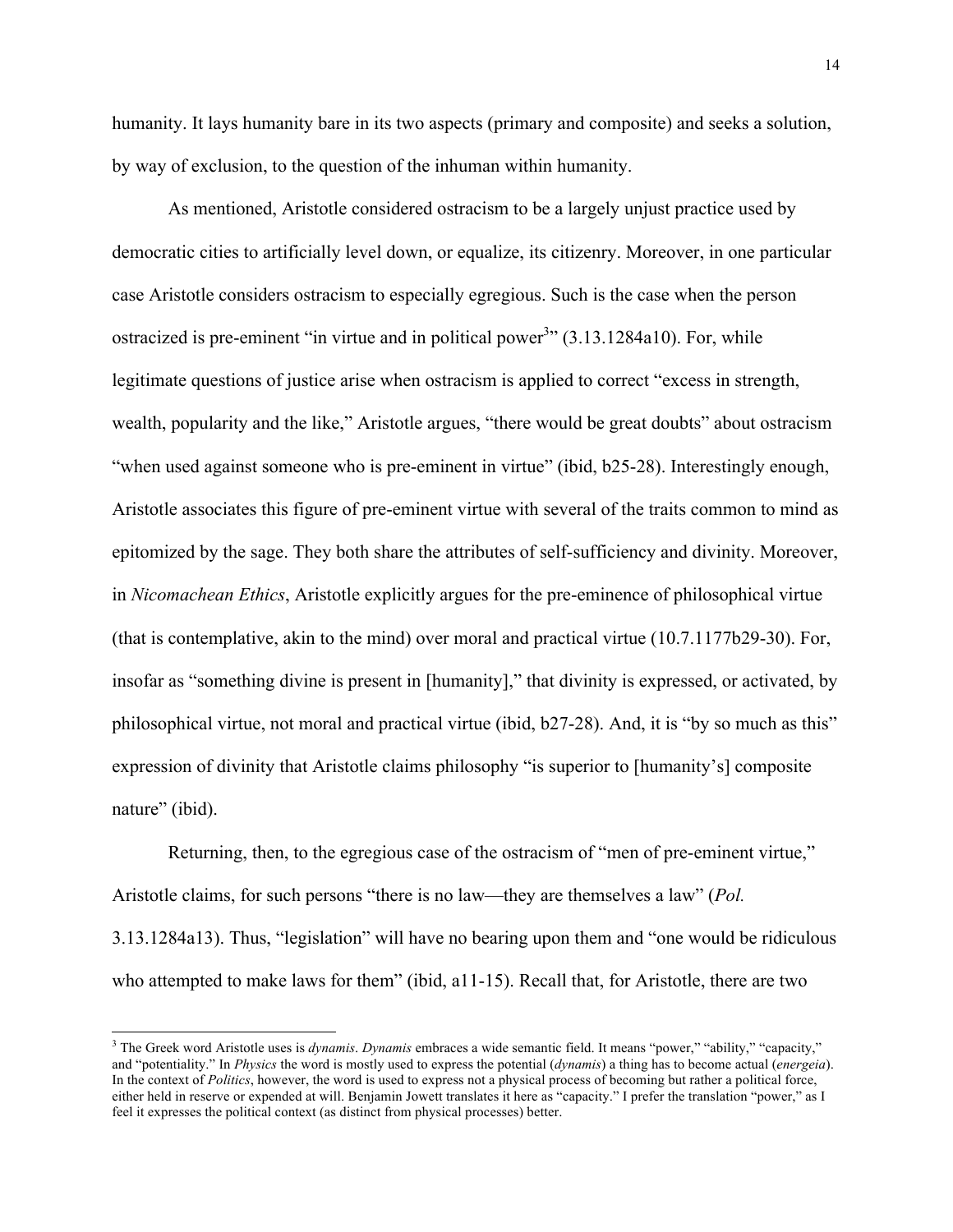forms of justice: natural/divine and legal. Moreover, Aristotle claims that legal justice is "originally indifferent" and has no presence or effect prior to being "laid down" (*N. Eth.* 5.7. 1134b18-21). Clearly, one pre-eminent in virtue and political power resides at the margins of society and its legal strictures. They are closer to natural and divine justice. Indeed, such a figure, Aristotle says, "can be no longer regarded as part of a state . . . Such a one may truly be deemed a God among humans" (*Pol.* 3.13.1284a3-11). Moreover, Aristotle says

[Humanity] will not say that such a one is to be expelled and exiled; on the other hand, [this one] ought not to be a subject—that would be as if [humanity] should claim to rule over Zeus, dividing his office among them. The only alternative is that all should joyfully obey such a ruler, according to what seems to be the order of nature. (ibid, b25-35)

Aristotle's claims notwithstanding, it is clear that the prospect of joyful obedience to a divine ruler did not rest well with the Athenian people. It is not irrelevant, in this context, to recall that the first recorded Athenian law, the so-called "Tyranny Law" laid down circa the mid 7th century BCE, outlaws tyranny (Cf. *C. Ath*. 16.10; Forsdyke 2005: 80-83). Both the Tyranny Law and the practice of ostracism testify to the measures taken by the Athenians against the very real threat of instability brought on by a tyrant's unequal distribution of justice. However, a close reading of Aristotle brings into question whether what is being described here under the aspect of "one pre-eminent in virtue" constitutes a tyrant, or for that matter a monarch. Because we are dealing with a self-sufficient being, indifferent to societal laws and restrictions and unconcerned with moral and practical virtues and ends, there is a serious question to be asked regarding the threat such a being poses. For, in the case of either tyranny or monarchy one is dealing with *phronesis*. That is, tyrants and monarchs are statesmen dealing with moral virtues and vices attempting to correct for the insufficiency of human composition by virtue of something else, i.e. a good or corrupt composition/constitution. In the case of the sage, or one pre-eminent in virtue (assuming this paper is correct to argue that this means philosophic virtue), however, one is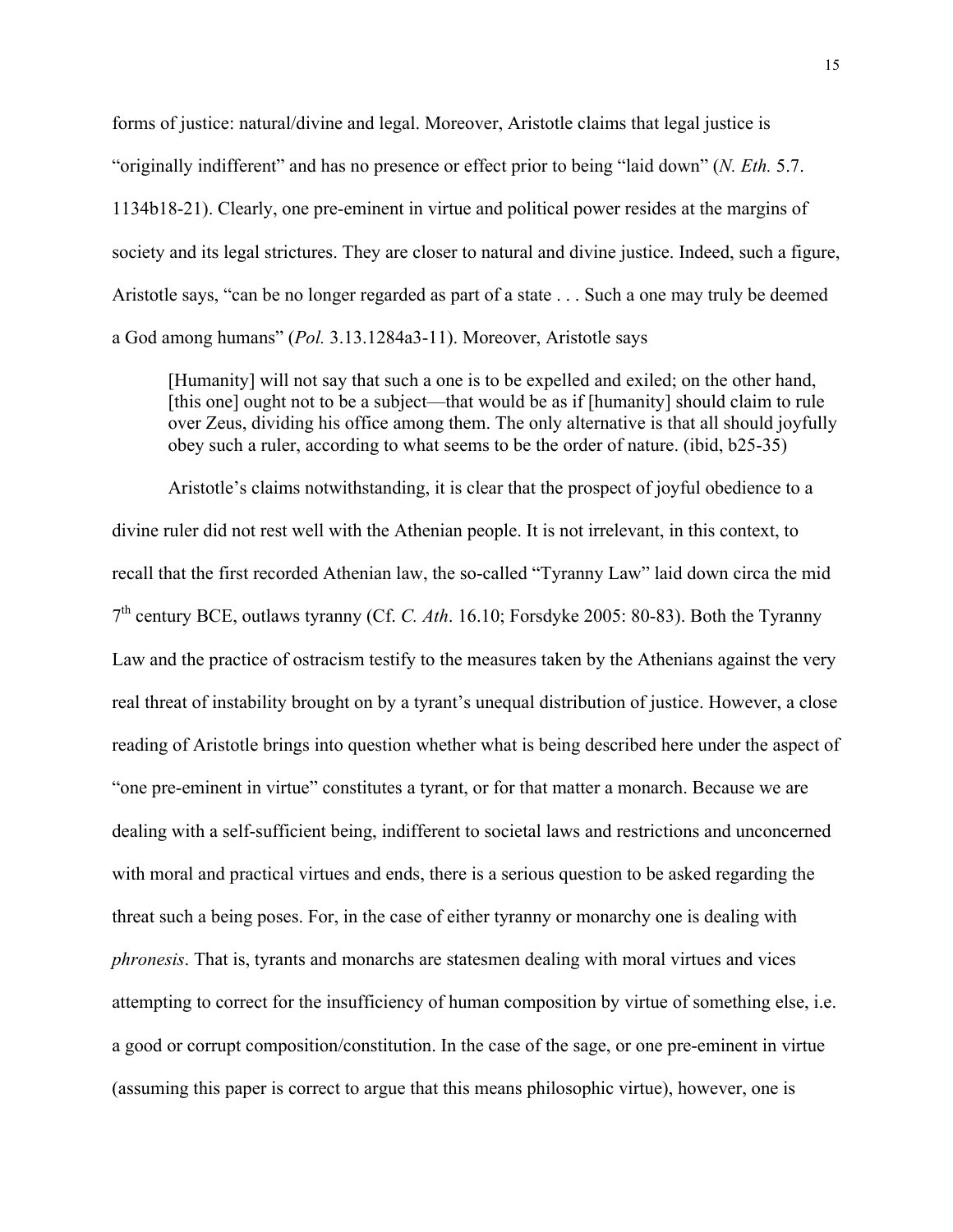dealing with *philosophia* [the identity of love (*philo-*) and its object, wisdom (*sophia*)]. The sage, recall, is simple, autarkic, self-subsistent and eternal in its changeless activity. It is identical with mind and divinity. From the perspective of practical wisdom and composite things, however, such a one appears strange and inhuman. Aristotle notes this with an anecdote: "Anaxagoras . . . being asked, 'Who was the happiest of humans?' answered, 'None of those you suppose, but one who would appear a strange being to you'" (*E. Eth.* 1.4.1215b6-10). Indeed, we are not dealing with a practical statesman, or with practical ends. Such are beings and ends typical of composite humanity. We are, rather, dealing with the eternal identity of love and its object, wisdom. We are dealing with a strange, inhuman and divine being. It would appear, then, that Nietzsche follows Aristotle's own intimation when he amends Aristotle's famous statement to read: "To live alone one must be a beast or a god, says Aristotle. Leaving out the third case: one must be both—a philosopher" (1968: 467).

One can hardly say of the self-sufficient, lone philosopher that it poses a threat to the stability of human compositions/constitutions. Rather, such a marginal being is better conceived as troubling the very definition, or essence, of humanity and by extension political community. It does so by exposing the "divine" aspect, the "inhuman" aspect, at the core of humanity—mind. The presence of strange, autarchic elements within a human composition, whether good or corrupt, calls into question concrete, insufficient humanity through the expression of a mode of life "too high for humanity" (10.7. 1177b26). Paradoxically, however, such a mode of life is also essentially human. For, mind is that part of the soul (soul defining humanity), which differentiates humans from other animate beings. The paradoxical tension at the core of humanity is left unresolved by the mutual exclusion that obtains between social humanity and asocial beasts and gods. It is for this reason, perhaps, that Aristotle argues against "those who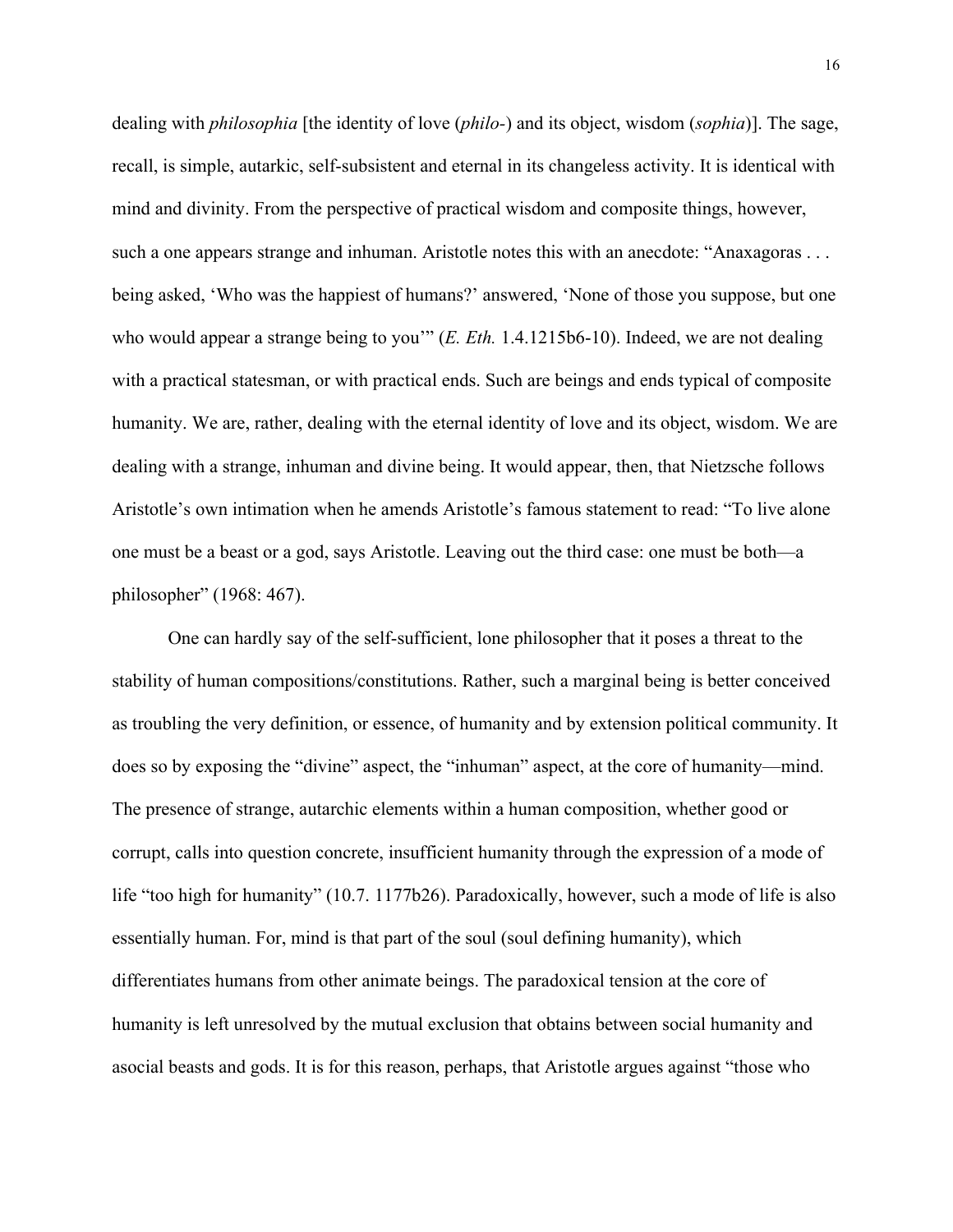advise us, being humans, to think of human things" (*N. Eth*. 10.7.1177b32-33). Rather, Aristotle, suggests humanity should "strain every nerve to live in accordance with the best thing in us [i.e., mind]" (ibid, b34). In this, Aristotle proposes what one today might call the "transhuman." Humanity, then, is defined in transition—strung up between composite insufficiency and primary sufficiency. This does not, of course, resolve the paradox of humanity either. However, it does have the advantage of confronting humanity's paradoxicality without thereby sacrificing either divinity or composition. Rather, it exposes the tension within humanity.